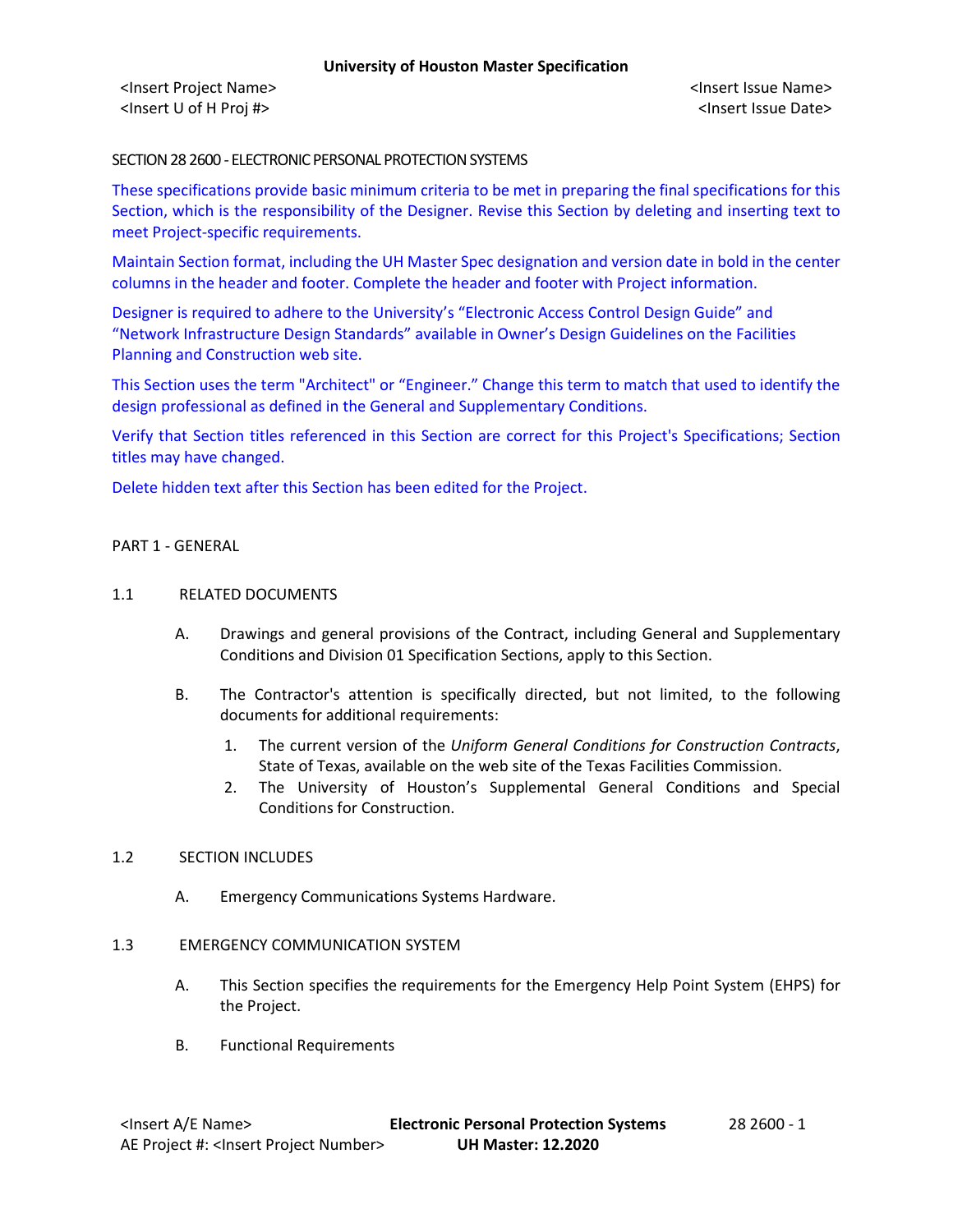# **University of Houston Master Specification**

<Insert Project Name> <Insert Issue Name> <Insert U of H Proj #> <Insert Issue Date>

- 1. The EHPS shall consist of single button, hands-free direct dial communications unit(s).
- 2. Two different types of units are permitted, a wall-mounted unit, designated as a Call Box (CB); and a stanchion-mounted exterior unit, designated as a Call Tower (CT).
- 3. Refer to the Drawings for locations and types of units.
- 4. Each CB/CT shall be equipped with a one-button and bezel labeled "Emergency." The Emergency push button shall be programmed to dial the campus police 911 line for emergencies.
- 5. The CB/CT push button shall be provided with a momentary contact, normally open dry contact that is wired to an electronic access control (EAC) panel alarm to time stamp the call and to facilitate camera selection through EAC / VMS integration.
- 6. Each CB/CT shall have a dedicated VoIP/SIP line to allow the Help Point unit to be uniquely identified by the answering party. Actual programming shall be determined by Owner.
- 7. Each CB shall have an LED that illuminates when the call box is answered.. Provide each CB with a vandal resistant speakerphone faceplate. The CB shall be designed for service mounting on a wall.
- 8. An integrated blue strobe light mounted above the faceplate shall serve as a location identifier and shall normally be illuminated for unit visibility. Pressing the EMERGENCY button shall cause the blue light to flash for the duration of the call. Only when the called party terminates the call shall the light stop flashing.
- 9. Camera-equipped CT shall be the same tower assembly as a standard CT unit with the addition of an arm that extends above the tower to support a pendant mounted IP dome camera.
- 10. CT that are out of distance shall be equipped with a powered fiber PoE solution to convert all electrical signals to optical signals for transmission and to power the speakerphone unit.
- 11. Refer to Section 27 1300 "Communications Backbone Cabling" for CommScope, Power over Ethernet (PoE) solution cabling and equipment.

# 1.4 CONTRACTOR QUALIFICATIONS

- A. Contractor shall be a certified Code Blue Phone Reseller and Installer:
	- 1. At minimum, one (1) on-site technician shall have appropriate Code Blue Phone certification for installation, programming and troubleshooting.
	- 2. Submit certification documentation to the Owner's Project Manager and Campus Safety Representative prior to fabrication and installation.

# 1.5 WARRANTY

A. Equipment shall be warranted against any defects in material and workmanship, under normal use, for a period of two years from date of installation.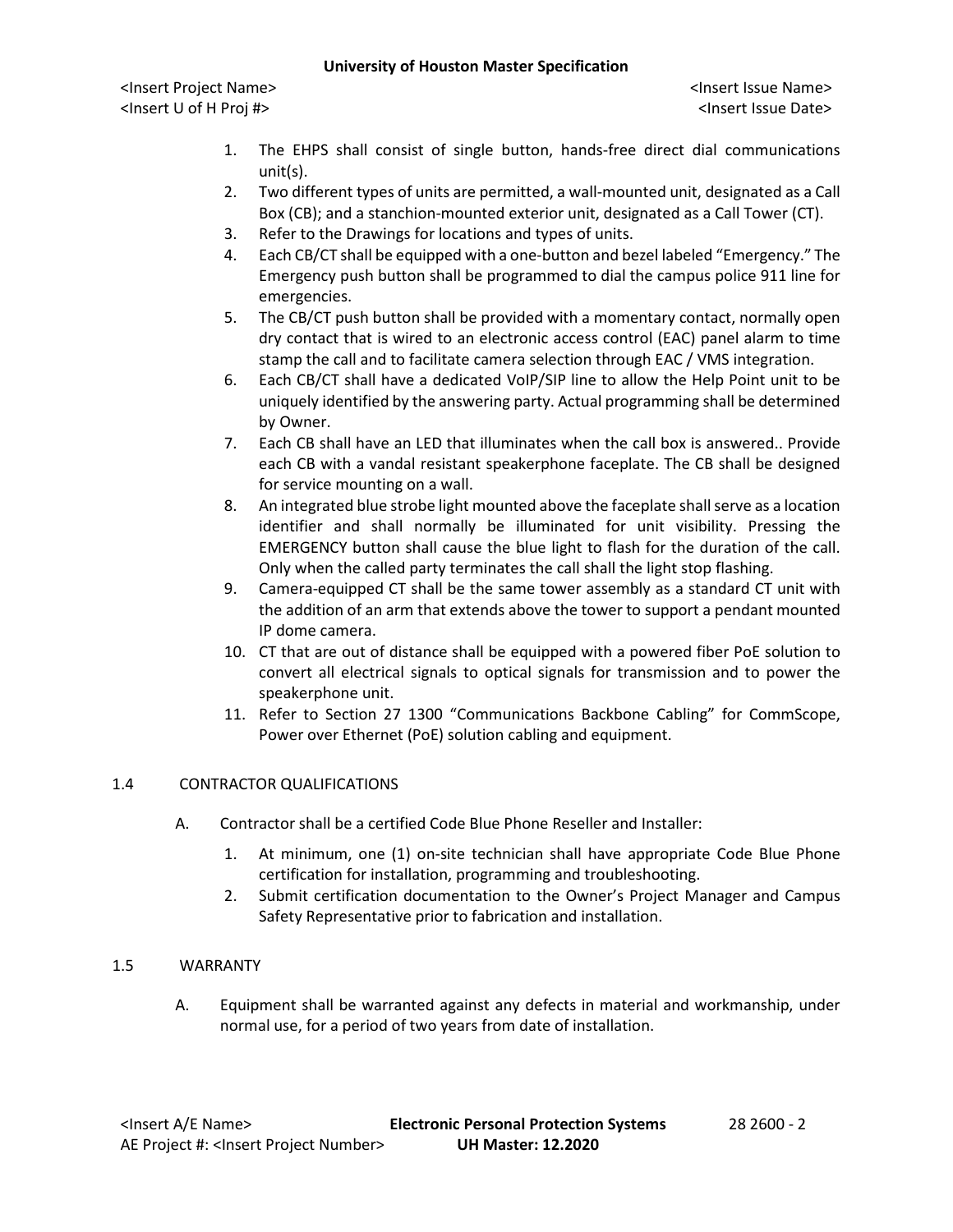<Insert Project Name> <Insert Issue Name> <Insert U of H Proj #> <Insert Issue Date>

B. In the event Owner determines the system is defective within the warranty period, manufacturer shall repair and/or replace any defective parts, provided the equipment is returned to manufacturer.

# PART 2 - PRODUCTS

### 2.1 MATERIALS LIST

- A. Code Blue CB1-e Signature Help Point Tower Unit:
	- 1. Part# Z13083-25
	- 2. Speaker Phone Faceplate IP5000 FP1 (VoIP/SIP) Single Button Phone Assembly
	- 3. IP Surge Suppressor Part# 41421
- B. Code Blue CB2-e Signature Help Point Wall Unit:
	- 1. Part# Z13083-24
	- 2. Speaker Phone Faceplate IP5000 FP1 (VoIP/SIP) Single Button Phone Assembly.
	- 3. IP Surge Suppressor Part# 41421.

# 2.2 FINISH

- A. Unit housing shall be fabricated of non-magnetic #304 stainless steel.
- B. After fabrication, powder coat the unit housing with MP 12602 Red ("Cougar Red"). The powder-coated finish shall be uniform and free of visible defects.

# 2.3 GRAPHICS

- A. Graphics shall be cut from a durable, engineering grade reflective vinyl for high visibility and legibility.
- B. The standard CB/CT graphics text shall be "EMERGENCY" in reflective white and placed on two sides of each Help Unit. Use "Interstate Regular" typeface for text.
- C. CB2E (CB wall unit) shall have a 5 inch x 5 inch University of Houston logo on its front.
- D. CB1E (CT tower unit) shall have a 10 inch x 10 inch University of Houston logo on its front
- E. Refer to the website of University Marketing and Communications to obtain correct logos. Submit shop drawings with proposed graphics layouts to UH Branding and University Architect for review and approval prior to fabrication.